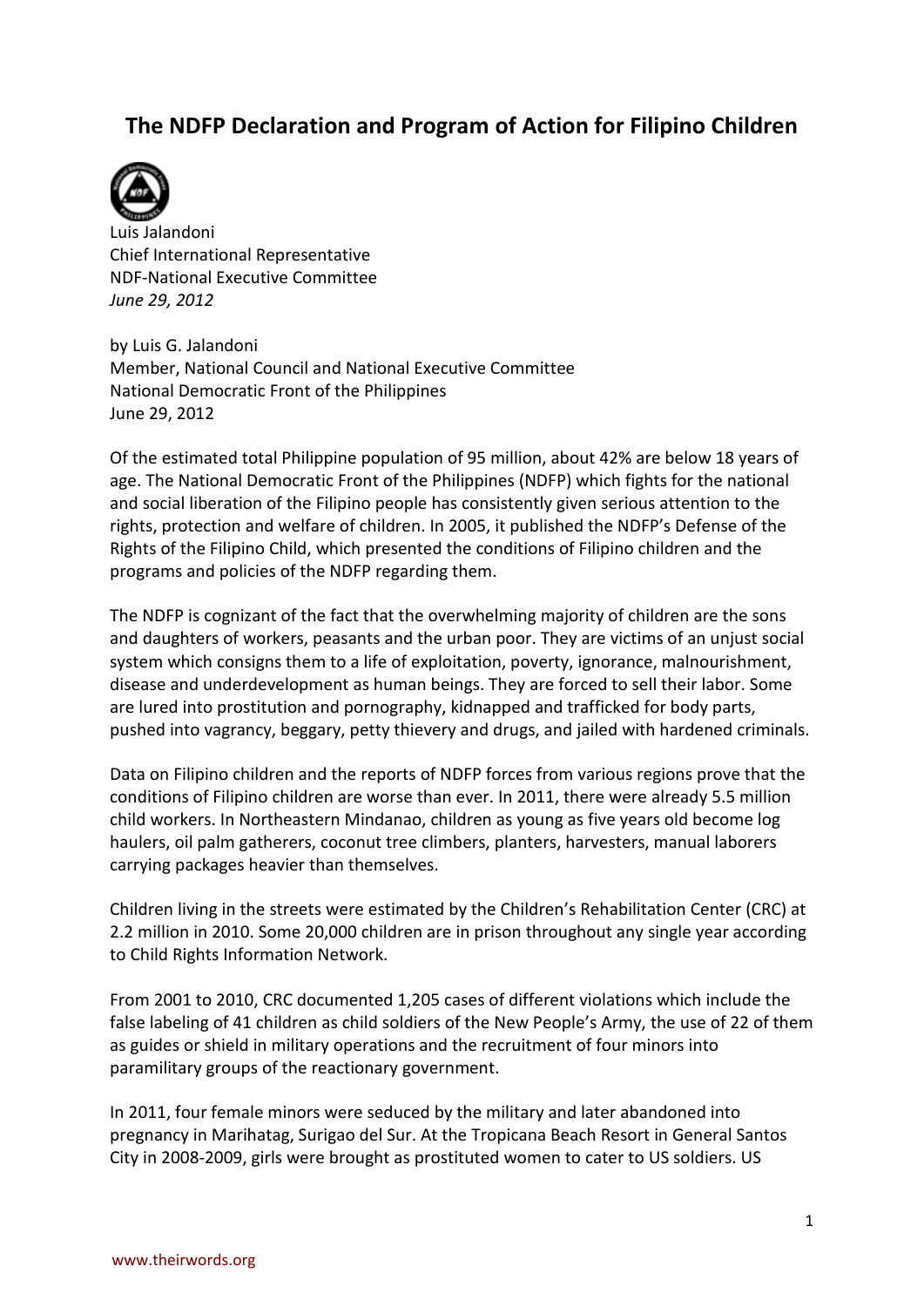armed personnel directly involved in combat operations in Sulu, Tawi-Tawi, Basilan and Zamboanga del Sur have displaced and killed Moro civilians including children.

The NDFP regards the continuing gross and systematic violations of the human rights of the majority of Filipino children by the ruling system of big compradors and landlords as one of the compelling reasons for the revolutionary struggle of the Filipino people. Such violations have been aggravated by the deliberate targeting of these children in GRP/GPH military operations against communities suspected of being under the control and/or supportive of the revolutionary movement.

In view of the ever worsening conditions of children, the NDFP issued on April 24, 2012, its Declaration and Program of Action for the Rights, Protection and Welfare of Children.

The NDFP proclaims this Declaration and Program of Action within the framework of its political authority defined as follows:

1. It stands for and carries the authority of the people's democratic government consisting of organs of political power in substantial parts all over the Philippines. It is the united front organization of all revolutionary forces of the Filipino people fighting for national independence and democracy. It includes the Communist Party of the Philippines (CPP) as the leading party in the aforesaid government, the New People's Army (NPA) as its armed force, and various mass organizations of workers, peasants, women, youth, professionals and other sectors.

2. There is dual state power in the Philippines. One state power is that of the Manila-based reactionary government of big compradors and landlords. The other is that of the ruralbased revolutionary government of workers and peasants, which has its own Constitution and Guide for Establishing the People's Democratic Government. The two contending states or governments are co-belligerent forces in a civil war.

3. In accordance with Art. 1, paragraph 4 in relation to Art. 96, paragraph 3 of the 1977 Protocol I Additional to the 1949 Geneva Conventions, the NDFP issued the Declaration of Undertaking to Apply the said Geneva Conventions and Protocol I on 5 July 1996 and submitted it to the proper depositary, the Swiss Federal Council on the same date. By proclaiming the said Declaration, the NDFP has assumed rights and duties under Protocol I, on top of those provided for under common Article 3 of the 1949 Geneva Conventions and under its Protocol II.

The pertinent social agencies of the people's democratic government and the mass organizations of children, parents, teachers, women and other sectors interested in the rights and welfare of children in urban and rural areas are capable of self-reliantly looking after the rights and welfare of Filipino children. They also adhere to the just and appropriate conventions and provisions of international law pertaining to children and may undertake appropriate forms of cooperation with foreign or international organizations and agencies for the benefit of Filipino children.

The NDFP reiterates its commitment under the 1998 GRP-NDFP Comprehensive Agreement on Respect for Human Rights and International Humanitarian Law (CARHRIHL) to uphold,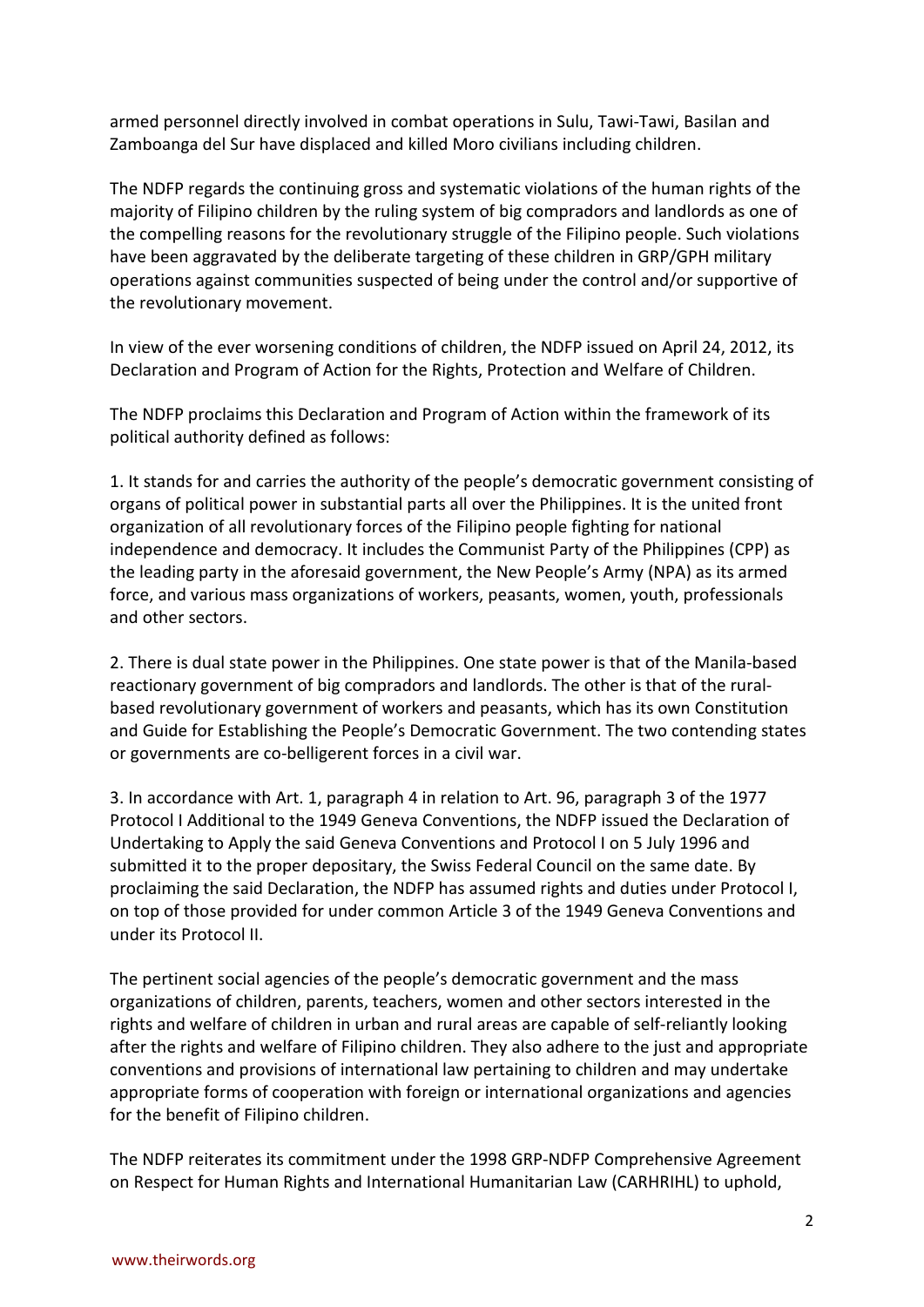protect and promote "the right of children and the disabled to protection, care and a home, especially against physical and mental abuse, prostitution, drugs, forced labor, homelessness, and other similar forms of oppression and exploitation" (Part III, Respect for Human Rights, Art. 2, No. 24). It also reiterates its joint and separate commitment under the CARHRIHL "to provide special attention to women and children to ensure their physical and moral integrity. Children shall not be allowed to take part in hostilities." (Part IV, Respect for International Humanitarian Law, Art. 10).

Cognizant of the rigors and risks for children in areas affected by the civil war, the NDFP and its allied organizations have taken special care to make decisions and implement measures to protect children from the adverse consequences of the armed conflict.

In 1988, the Political Bureau of the CPP's Central Committee stipulated that the NPA may recruit only persons who are 18 years and older as armed fighters for its combat units. On October 15, 1999 the Executive Committee of the CPP issued the "Memorandum on the Minimum Age Requirement for NPA Fighters" reaffirming the minimum age of 18 for NPA fighters. In 2002, at the 11th Plenum of the CPP Central Committee, the policy of the minimum age was reiterated.

The earlier Memorandum of October 15, 1999 by the Executive Committee of the CPP was further amended with immediate effect as reflected in the NDFP Declaration and Program of Action for the Rights, Protection and Welfare of Children adopted by the NDFP National Council on April 24, 2012.

### **Optional Protocol of 2002 and the So-Called Paris Principles**

The NDFP recognizes the 1990 Convention on the Rights of the Child. However, it criticizes the 2002 Optional Protocol on the Involvement of Children in Armed Conflict, for its clear bias against liberation movements. This Optional Protocol prohibits "armed groups that are distinct from the armed forces of a State" from recruiting those under 18 in hostilities, under any circumstances yet allows schools under the control of States Parties to train persons below 18. The NDFP considers this Protocol not legally binding. Hence, it does not impose legal obligations on the NPA.

The Aquino government, in violation of its own declaration in its accession to the said Optional Protocol, has been exposed by human rights organizations as having forcibly recruited minors.

The so-called Paris Principles have been used by the GPH to buttress the Optional Protocol to falsely accuse the revolutionary movement of recruiting child soldiers. These so-called principles, which are not part of international law, contain a vague, expansive and misleading definition that mixes up and confuses combatant and non-combatant tasks and even construe innocuous social and community activities as acts of hostility or combat. These are prejudicial to liberation movements and practically require children to be physically and even permanently separated from parents, families and the community. They put children at grave risk by giving license to GPH security forces to accuse children falsely as child soldiers, treat them as military targets and be open prey to various kinds of rights violations.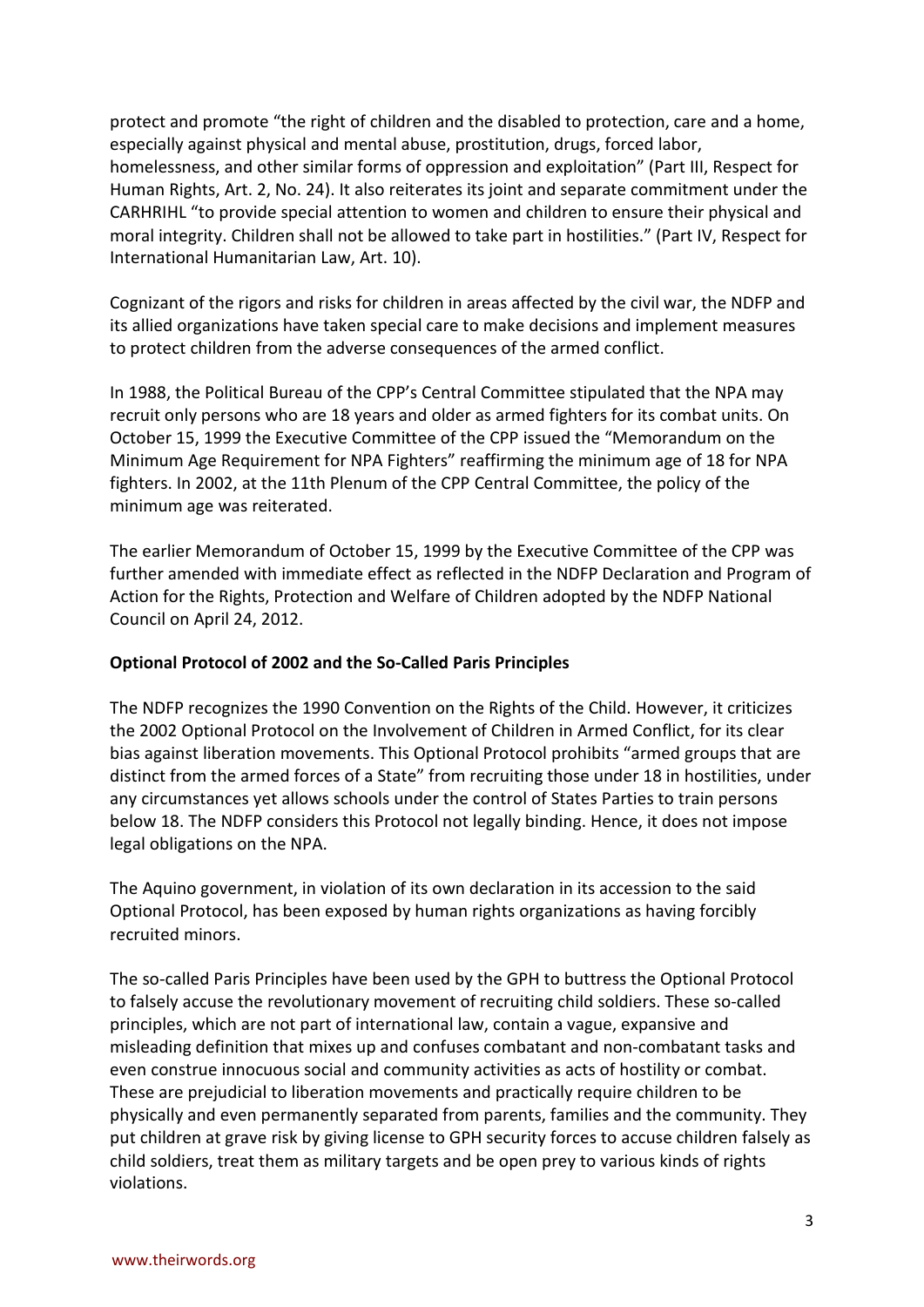Allegations by the reactionary government that the NPA recruits child soldiers have been vigorously refuted by the NDFP and have been confirmed to be false by independent human rights organizations in the Philippines and abroad. Unfortunately, such allegations have been repeated by some international bodies and nongovernmental organizations directed and funded by agencies adverse to the NDFP.

## **Objective Field Study at Request of UNICEF**

The only recent objective field study, which was conducted by the IBON Foundation in cooperation with the Children's Rehabilitation Center (CRC) and the Center for Women's Resources (CWR) at the request of the United Nations Children's Fund (UNICEF) on the "needs assessment of children and women affected by armed conflict", has proven that the NPA follows the minimum age limit for NPA soldiers, as stipulated by the NDFP, CPP and NPA and by this Declaration.

Program of Action

In the Declaration, the NDFP states its program of action for the rights, protection and welfare of children.

The NDFP forces and the broad masses of the people shall ensure that children are either at home with their parents, in school with their teachers or at work under an employer. They shall assist child-rearing parents, provide or permit schools and education for children. They shall oppose and prevent the exploitation of children as laborers and combat child prostitution, pornography, drug peddling and trafficking of body parts. They shall encourage vagabond children to go back to school or to an appropriate refuge, if they cannot be reunited with their parents.

They shall take all efforts to educate the children on the revolutionary history of the Filipino people, the basic problems in a semi-colonial and semi-feudal society and the revolutionary tasks of the people; to organize and mobilize them in civic, cultural and other social activities, and ensure that children learn how to conduct themselves in times of natural disasters, military attacks and other emergencies.

In time of an attack on a community by the reactionary forces, the children have the right to join their elders in protecting the community or assisting especially the women, the children below the age of 15 and those in frail health conditions, in saving themselves from enemy atrocities.

The NDFP forces shall make the appropriate report to the nation and the international community concerning the above but shall take care that the information cannot be used by the reactionary state and its armed forces to attack children.

The NPA itself at all levels and in all units prevents the recruitment and use of child soldiers. The CPP's Military Commission and the NPA Operational Command direct all commands and units of the NPA in different areas of the country to strictly implement the pertinent CPP policies and NPA rules.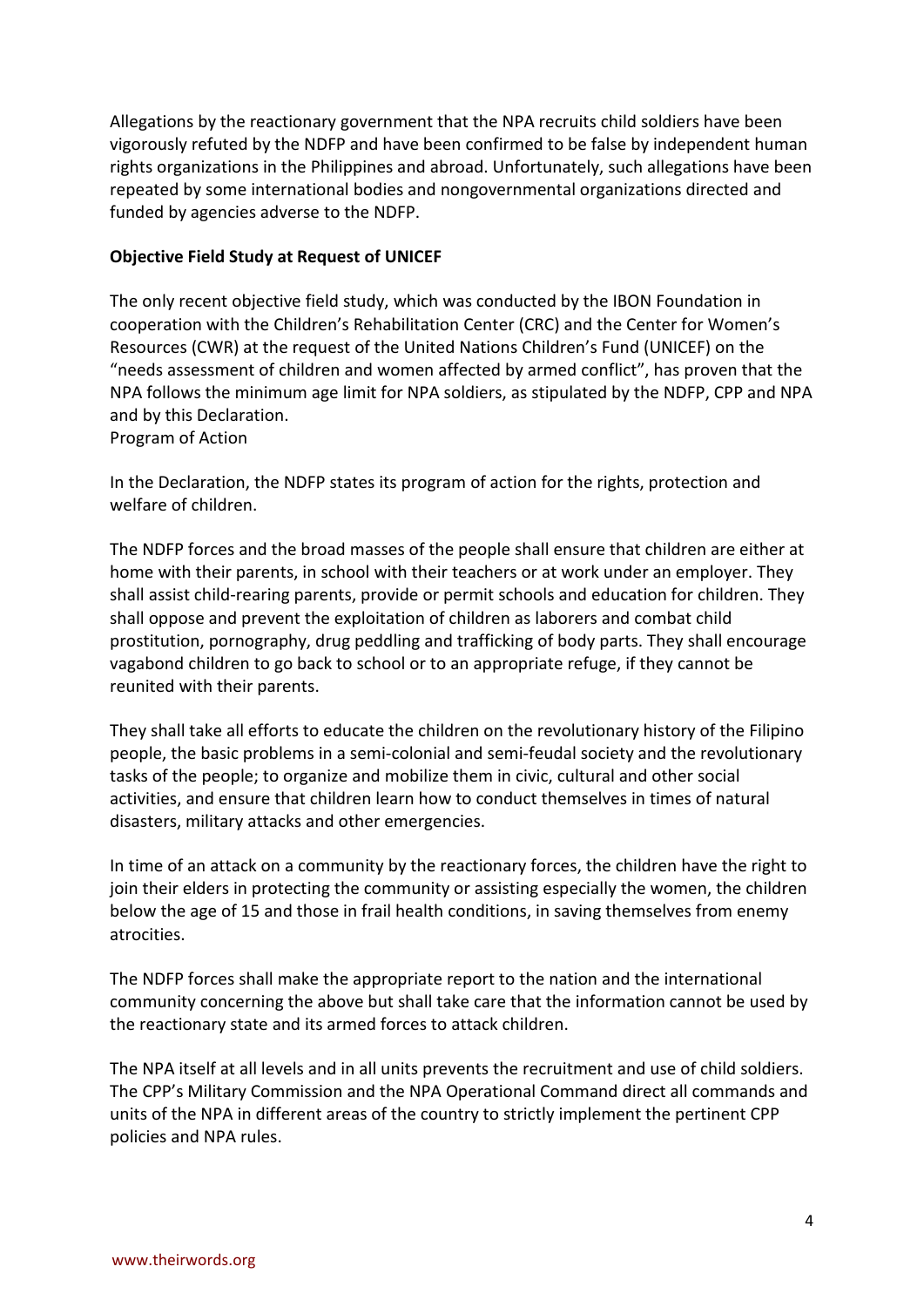Furthermore, upon clear, credible and verifiable allegations of specific violations of any recruitment and use of children, the NDFP shall promptly investigate and ensure that appropriate disciplinary action is taken in line with international minimum standards.

The mechanisms for protecting children's rights are the parents, teachers, local community officials, priest or pastor of the community. Their assistance will be sought when children are falsely accused as child soldiers. Likewise, Philippine human rights, civic and religious organizations shall be asked to help the children in asserting the truth and fighting for their rights.

Again, when children are abducted, tortured, forced to make false confessions to being NPA fighters, are detained in a military camp or in a Department of Social Welfare and Development (DSWD) compound or killed, the services of human rights, civil and religious organizations are crucial in assisting the children and their parents to fight for their rights and in ventilating the truth. The NDFP will be ready to support these organizations.

Depending on the progress of the GRP/GPH-NDFP peace negotiations and the effectiveness of the Joint Monitoring Committee under CARHRIHL, measures additional to the above may be made available for investigating any complaint related to the issue of child soldiers.

With the existence of the above-mentioned mechanisms and procedures, which are independent of the NDFP, CPP and NPA, there is, therefore, no need for the NPA and other revolutionary forces to put themselves at risk by allowing any foreign or international entity and its undefined partners to gain direct and unimpeded access to NPA commands and guerrilla fronts.

Upon its own initiative or under its auspices, the NDFP shall continue to investigate and document all grave violations of the rights of children by the reactionary forces, including recruitment and use of children, killing and maiming of children, rape, abduction, attack against schools or hospitals, and denial of humanitarian access to children.

The NDFP is ever willing to receive from any entity clear, credible and verifiable allegation of specific violations of recruitment and use of children and shall promptly conduct investigation and make reports to the concerned parties. In case of any breach, the appropriate disciplinary action shall be undertaken against erring officers and personnel of the NPA.

The NDFP shall undertake the following organizational measures to uphold and defend children's rights. It shall create and operationalize under its Human Rights Committee within 6 months after approval of this Declaration and Program of Action a Special Office for the Protection of Children. This Special Office shall:

a) oversee the implementation of this Program of Action

b) report widely the achievements

c) receive complaints and refer these to the organs concerned for appropriate action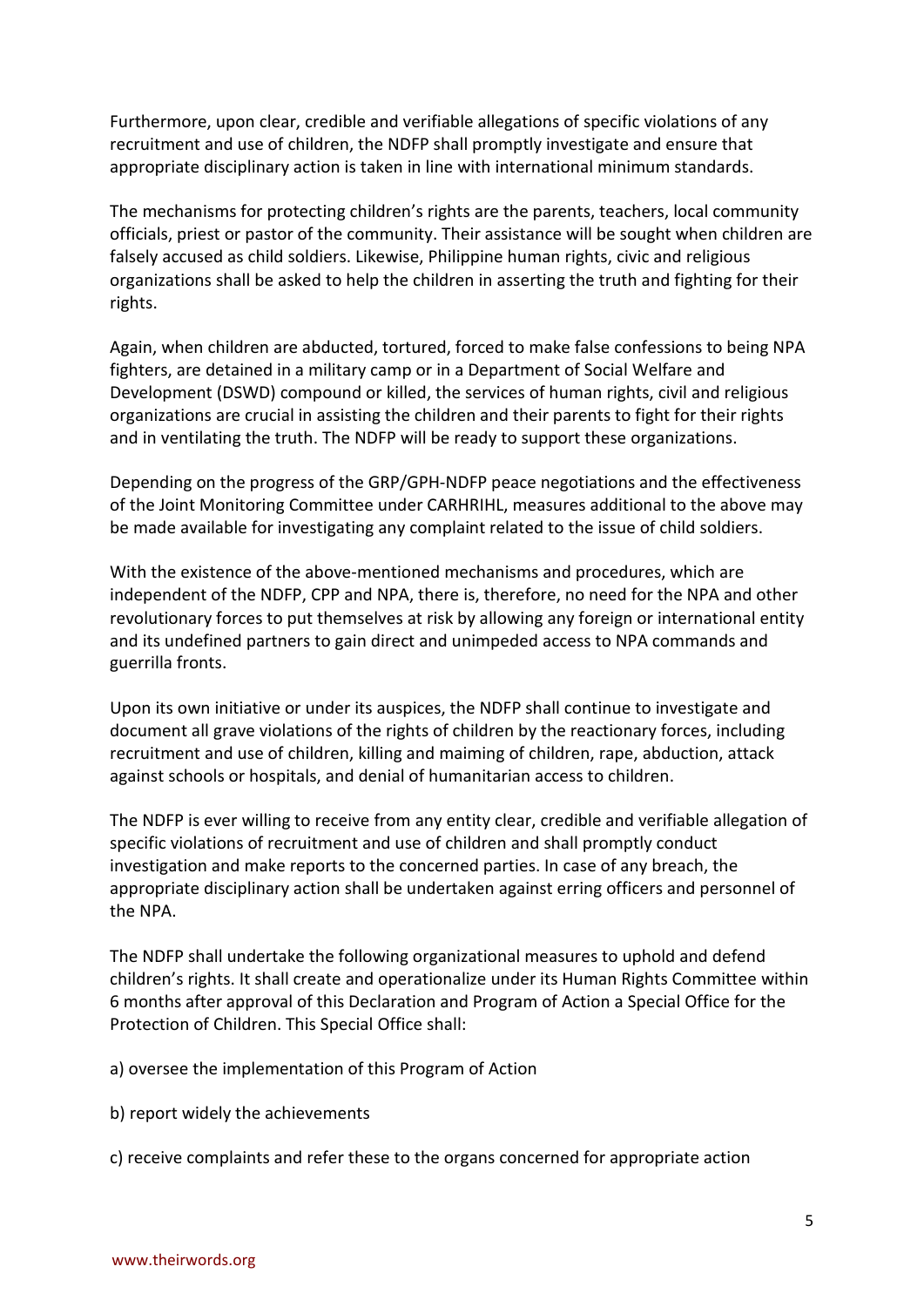d) assist all NDFP forces with advice on all matters related to the protection of children in armed conflict

e) organize educational programs and encourage the formation of child protection units under the auspices of the organs of political power and mass organizations especially of children, youth and women

f) establish and maintain contacts and relations with all relevant international bodies

g) issue an annual report on the situation of children in relation to the armed conflict and on the activities to uphold, defend and promote the rights of children.

The NDFP Negotiating Panel shall be directed to present to its counterpart Panel a draft additional protocol to the CARHRIHL that will further elaborate the pertinent Article 10 of CARHRIHL in order to focus on the protection of minors from adverse effects of the armed conflict and against specific violations of the rights of children.

The NDFP Panel shall also be instructed to present a proposal to create a special section focused on the rights of children in the Joint Monitoring Committee under the CARHRIHL.

The NDFP Panel shall further be directed to demand and work for the inclusion in the prospective Comprehensive Agreement on Social and Economic Reforms (CASER) a provision that comprehensively upholds the rights of children, guarantees proper care and education and prohibits the exploitation of child labor.

## **NDFP Cooperation with Foreign or International Entities with Regard to Children**

The NDFP is amenable to cooperate with international entities and engage in dialogue, present issuances, actions and mechanisms that its organizations have undertaken in order to uphold children's rights.

It is open to practical cooperation with international entities in investigating and monitoring children's conditions and problems provided that the NDFP's political authority and this Declaration are acknowledged and respected.

It respects the reasonable and viable standard of cooperation established in relations with the International Committee of the Red Cross (ICRC) and in previous joint missions of Philippine NGOs and their international partners for investigating the human rights situation in the Philippines, including that of the children.

It appreciates the cooperation between the UNICEF and IBON, together with human rights and other local organizations, in investigating and reporting on the situation of children, particularly in areas of armed conflict.

It is amenable to cooperation with UNICEF, the UNESCO, ILO, World Health Organization (WHO), World Food Program (WFP) and other United Nations (UN) agencies for the purpose of upholding the rights of children, protecting them and ensuring their welfare in an allround way.